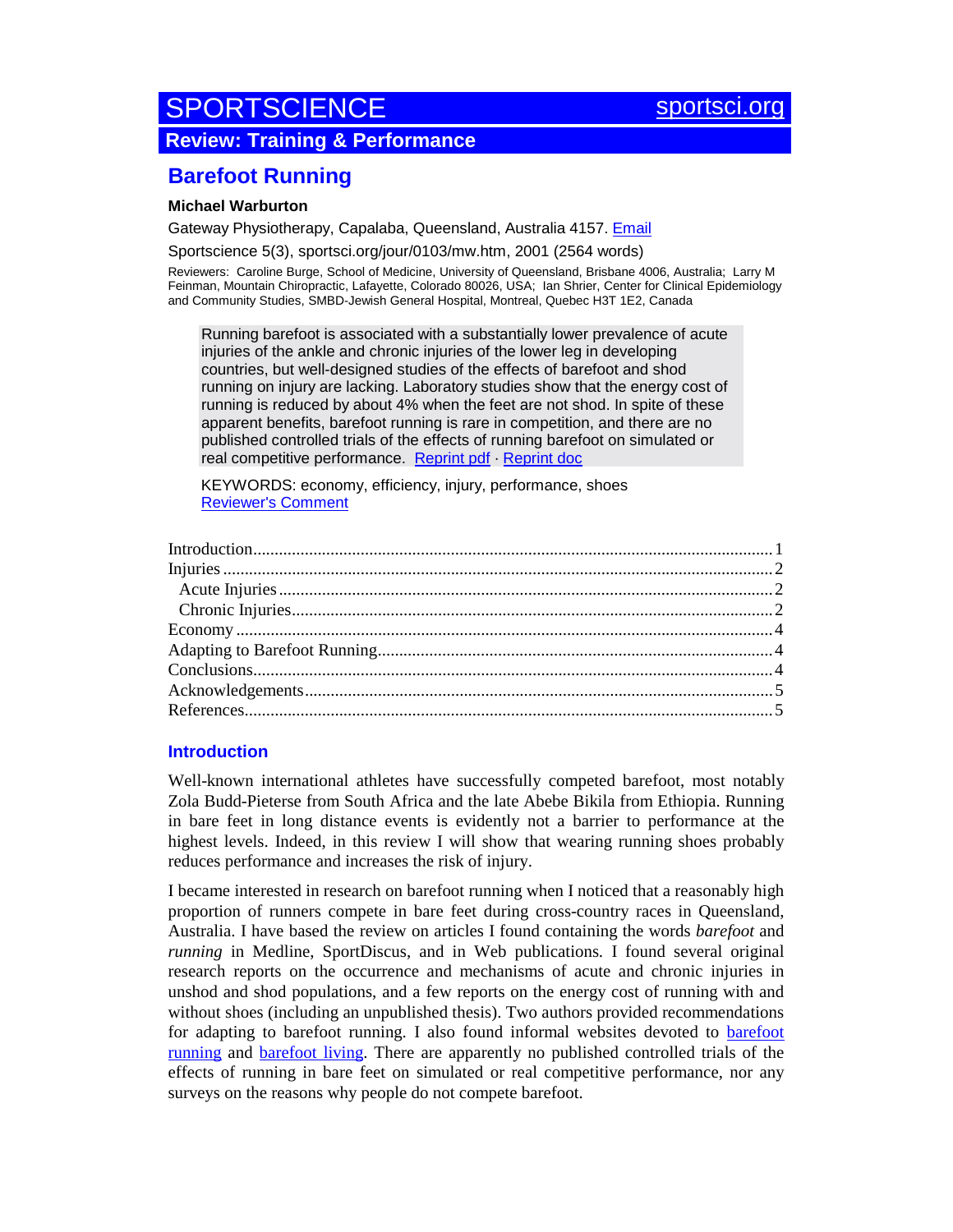### <span id="page-1-0"></span>**Injuries**

Where barefoot and shod populations co-exist, as in Haiti, injury rates of the lower extremity are substantially higher in the shod population (Robbins and Hanna, 1987). Furthermore, running-related chronic injuries to bone and connective tissue in the legs are rare in developing countries, where most people are habitually barefooted (Robbins and Hanna, 1987). This association between injury and wearing shoes is consistent with the possibility that wearing shoes increases the risk of injury, but other explanations for the association are possible; for example, in developing countries barefoot runners may be too poor to seek medical attention, shod runners may wear shoes because they have problems running barefoot, and shod runners may wear bad shoes, wear shoes incorrectly, and cover more miles. Prospective studies and randomized controlled trials of barefoot and shod running would resolve this uncertainty.

Studies of rates of injury in barefoot and shod runners in developed countries are nonexistent, presumably because barefoot runners are a rarity. However, there have been several studies implicating footwear in the etiology of injuries in runners. I have grouped these as studies of acute injuries (resulting from an accident during running) and chronic injuries (resulting from continual exposure to running).

## Acute Injuries

Ankle sprains are the most frequently reported acute sports injury, and 90-95% of these are inversion injuries causing partial or complete rupture of the anterior talofibular ligament and occasionally of the calcaneofibular ligament (Robbins et al., 1995; Stacoff et al., 1996). It is claimed that footwear increases the risk of such sprains, either by decreasing awareness of foot position provided by feedback from plantar cutaneous mechanoreceptors in direct contact with the ground (Robbins et al., 1995), or by increasing the leverage arm and consequently the twisting torque around the sub-talar joint during a stumble (Stacoff et al., 1996). Siff and Verkhoshansky (1999, p.452) reported that running shoes always reduce proprioceptive and tactile sensitivity, and that using bare feet on the high-density chip-foam mats in gyms preserves proprioceptive sensitivity. Robbins et al. (1989) considered that behaviors induced by plantar tactile sensations offer improved balance during movement, which may explain the preference of many gymnasts and dancers for performing barefoot.

The skin on the plantar surface (sole) of the foot is more resistant to the inflammatory effects of abrasion than skin on other parts of the body (Robbins et al., 1993), but stones, glass, nails or needles can still cause bruising or puncture wounds even when the plantar skin is thickened by adaptation to barefoot running. Extremes in temperature can also cause discomfort, blistering or chill blains. Running shoes therefore will play an important role in protection on some courses and in some weather conditions.

#### Chronic Injuries

One of the most common chronic injuries in runners is planter fasciitis, or an inflammation of the ligament running along the sole of the foot. There is some evidence that the normally unyielding plantar fascia acts as the support for the medial longitudinal arch, and that strain on the proximal fascial attachment during foot strike leads to plantar fasciitis (Robbins and Hanna, 1987). Barefoot running may induce an adaptation that transfers the impact to the yielding musculature, thus sparing the fascia and accounting for the low incidence of plantar fasciitis in barefoot populations (Robbins and Hanna, 1987).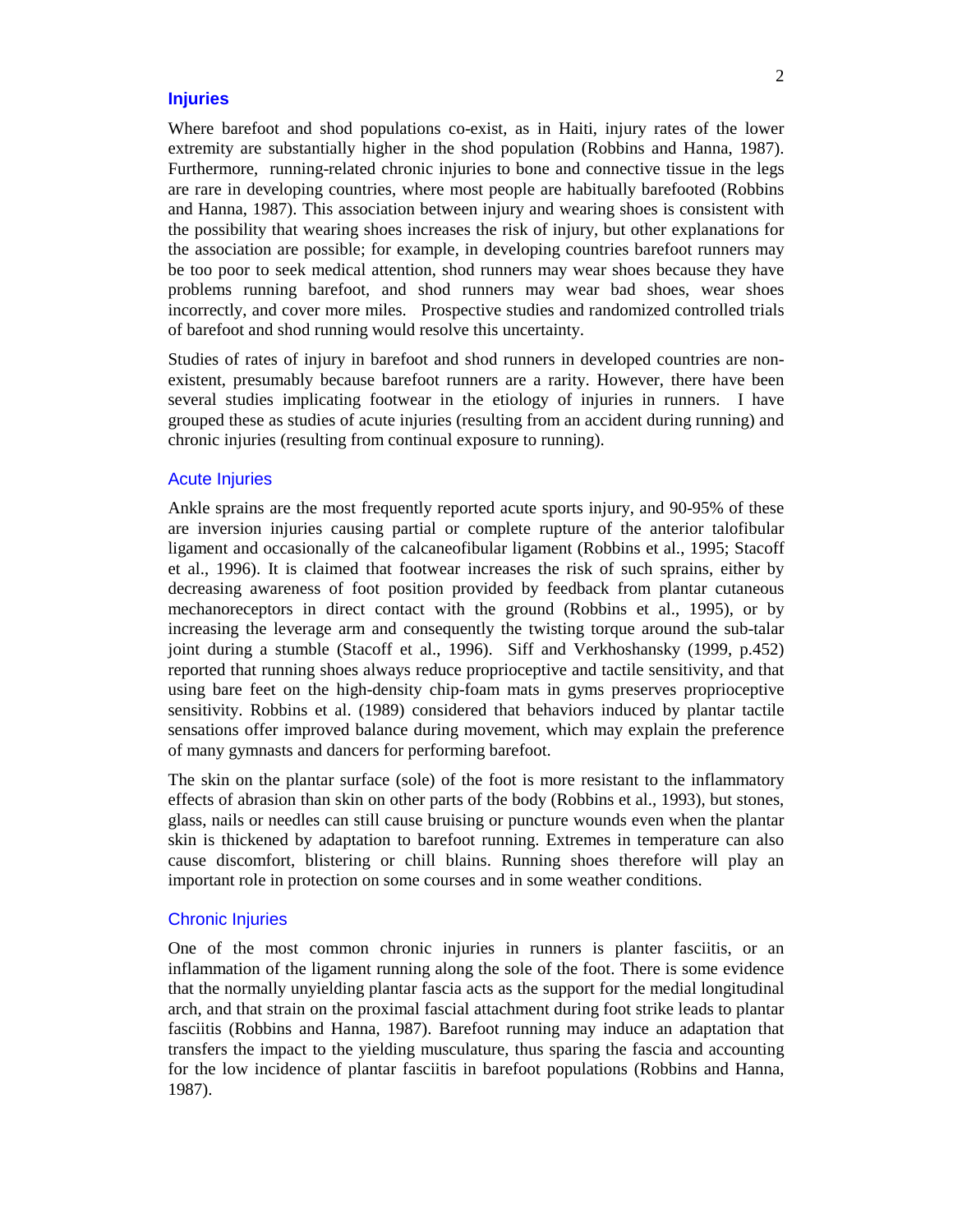Wearers of expensive running shoes that were promoted as correcting pronation or providing more cushioning experienced a greater prevalence of these running-related injuries than wearers of less expensive shoes (Robbins and Gouw, 1991). In another study, expensive athletic shoes accounted for more than twice as many injuries as cheaper shoes, a fact that prompted Robbins and Waked (1997) to suggest that deceptive advertising of athletic footwear (e.g., "cushioning impact") may represent a public health hazard. Anthony (1987) reported that running shoes should be considered protective devices (from dangerous or painful objects) rather than corrective devices, as their capacity for shock absorption and control of over-pronation is limited. The modern running shoe and footwear generally reduce sensory feedback, apparently without diminishing injury-inducing impact–a process Robbins and Gouw (1991)—described as the "perceptual illusion" of athletic footwear. A resulting false sense of security may contribute to the risk of injury (Robbins and Gouw, 1991). Yessis (2000, p.122) reasoned that once the natural foot structures are weakened by long-term footwear use, people have to rely on the external support of the footwear, but the support does not match that provided by a well functioning foot.

Measurements of the vertical component of ground-reaction force during running provide no support for the notion that running shoes reduce shock. Robbins and Gouw (1990) reported that running shoes did not reduce shock during running at 14 km/h on a treadmill. Bergmann et al. (1995) found that the forces acting on the hip joint were lower for barefoot jogging than for jogging in various kinds of shoe. Clarke et al. (1983) observed no substantial change in impact force when they increased the amount of heel cushioning by 50% in the shoes of well-trained runners. Robbins and Gouw (1990) argued that plantar sensation induces a plantar surface protective response whereby runners alter their behavior to reduce shock. The less-cushioned shoe permitted increases in plantar discomfort to be sensed and moderated, a phenomenon that they termed "shock setting". Footwear with greater cushioning apparently provokes a sharp reduction in shock-moderating behaviour, thus increasing impact force (Robbins and Hanna, 1987; Robbins et al., 1989; Robbins and Gouw, 1990). However, in these studies the subjects ran on treadmills or force platforms. Further studies are needed to establish how shoes affect impact force and shock-moderating behavior on natural surfaces such as road or grass.

Other features of footwear, such as arch supports and orthotics, may interfere with shock-moderating behavior and probably hinder the shock-absorbing downward deflection of the medial arch on landing (Robbins and Hanna, 1987). These features reportedly reduce pronation and supination or offer the wearer lateral and arch support. They may help some people with foot pathologies, but their benefit is uncertain for runners with healthy feet (Yessis, 2000, p.121).

Runners with diminished or absent sensation in the soles of the feet are particularly vulnerable to damage or infection when barefoot. Peripheral neuropathy is a common complication of diabetes mellitus and may result in the loss of protective sensations in the feet. Barefoot locomotion is therefore not recommended in this population (Hafner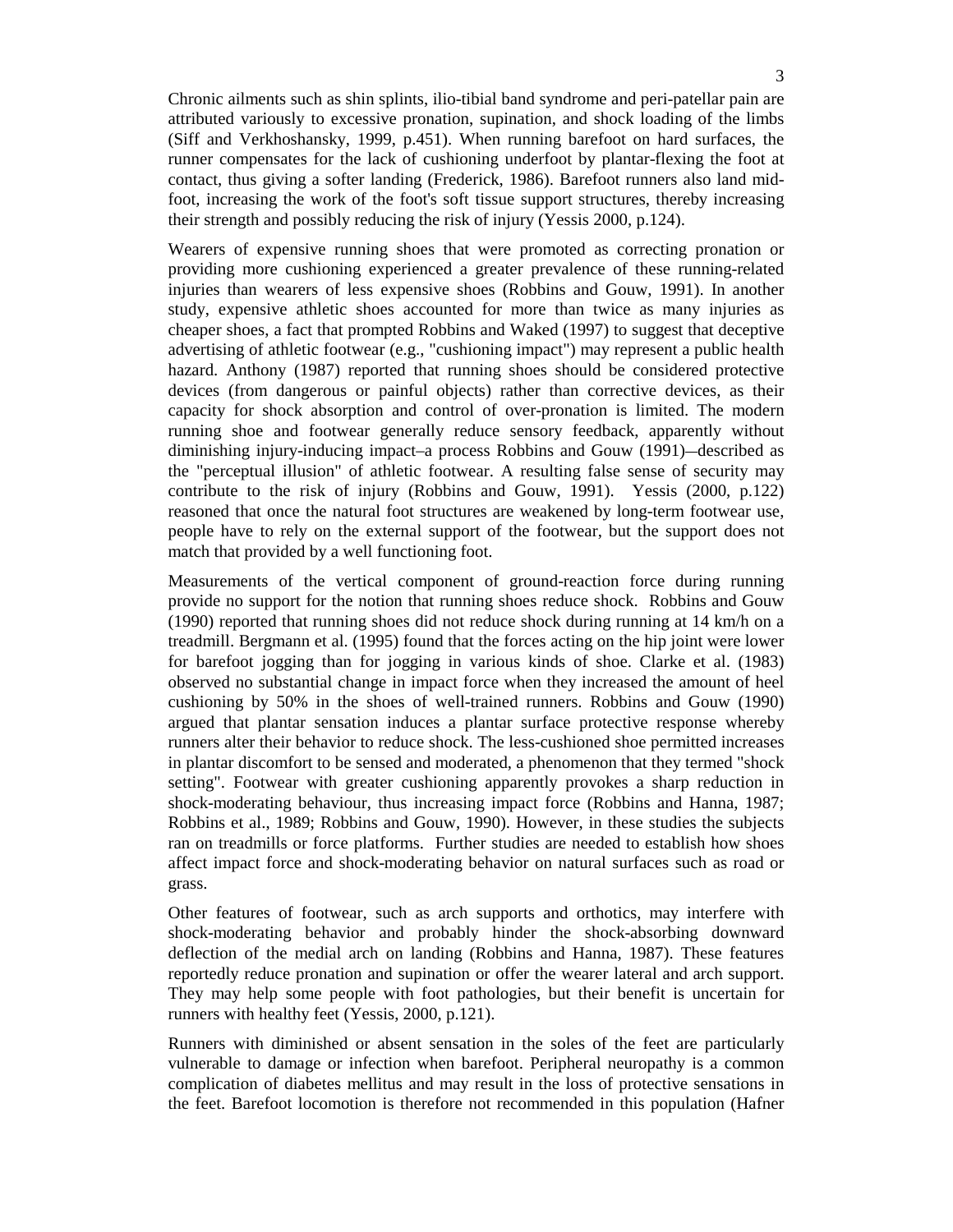# <span id="page-3-0"></span>**Economy**

Wearing shoes increases the energy cost of running. Burkett et al. (1985) found that oxygen consumption during running increased as the amount of mass they added to the foot increased; shoes and orthotics representing 1% of body mass increased oxygen consumption by 3.1%. Flaherty (1994) found that oxygen consumption during running at 12 km/h was 4.7% higher in shoes of mass ~700 g per pair than in bare feet. An increase in oxygen consumption of ~4% is of little importance to the recreational runner, but the competitive athlete would notice a major effect on running speed.

The increase in oxygen consumption with running shoes could have several causes. An obvious possibility is the energy cost of continually accelerating and decelerating the ma[ss of the shoe with e](http://sportsci.org/)ach stride. Another possibility is the external work done in compressing and flexing the sole and in rotating the sole against the ground--up to 13% of [the work done in walking, according to Webb et](http://sportsci.org/) al. (1988). Frederick (1986) reported tha[t oxygen consumption increased sub](http://sportsci.org/)stantially with thicker shoe inserts during tre[admill running. Not surpris](http://sportsci.org/)ingly, materials used for cushioning in shoes absorb energy, and stiff midsoles should produce a 2% saving of energy compared with standard midsoles (Stefanyshyn and Nigg, 2000). Finally, shoes probably compromise the ability of the lower limb to act like a spring. With bare feet, the limb returns  $\sim$ 70% of the energy stored in it, but with running shoes the return is considerably less (Yessis, 2000, p.123).

# **Adapting to Barefoot Running**

Thirty minutes of daily barefoot locomotion is a recommended starting point to allow thickening of the sole of the foot and adaptation of muscles and ligaments (Robbins et al., 1993). Begin by walking barefoot at every reasonable opportunity then progress to jogging, gradually increasing the intensity and duration (Yessis 2000, p.124). After 3-4 weeks, the plantar skin eventually becomes robust and allows longer periods of barefoot running at higher average velocities (Robbins et al., 1993). To facilitate adaptation, perform progressive strengthening exercises for the foot and ankle, including foot inversion, toe flexion, and walking on the balls of the feet. Barefoot locomotion on uneven surfaces will also help stimulate the plantar surface and provide increased sensory feedback (Yessis 2000, p.125).

## **Conclusions**

- Running in shoes appears to increase the risk of ankle sprains, either by decreasing awareness of foot position or by increasing the twisting torque on the ankle during a stumble.
- Running in shoes appears to increase the risk of plantar fasciitis and other chronic injuries of the lower limb by modifying the transfer of shock to muscles and supporting structures.
- Running in bare feet reduces oxygen consumption by a few percent. Competitive running performance should therefore improve by a similar amount, but there has been no published research comparing the effect of barefoot and shod running on simulated or real competitive running performance.
- Research is needed to establish why runners choose not to run barefoot. Concern about puncture wounds, bruising, thermal injury, and overuse injury during the adaptation period are possibilities.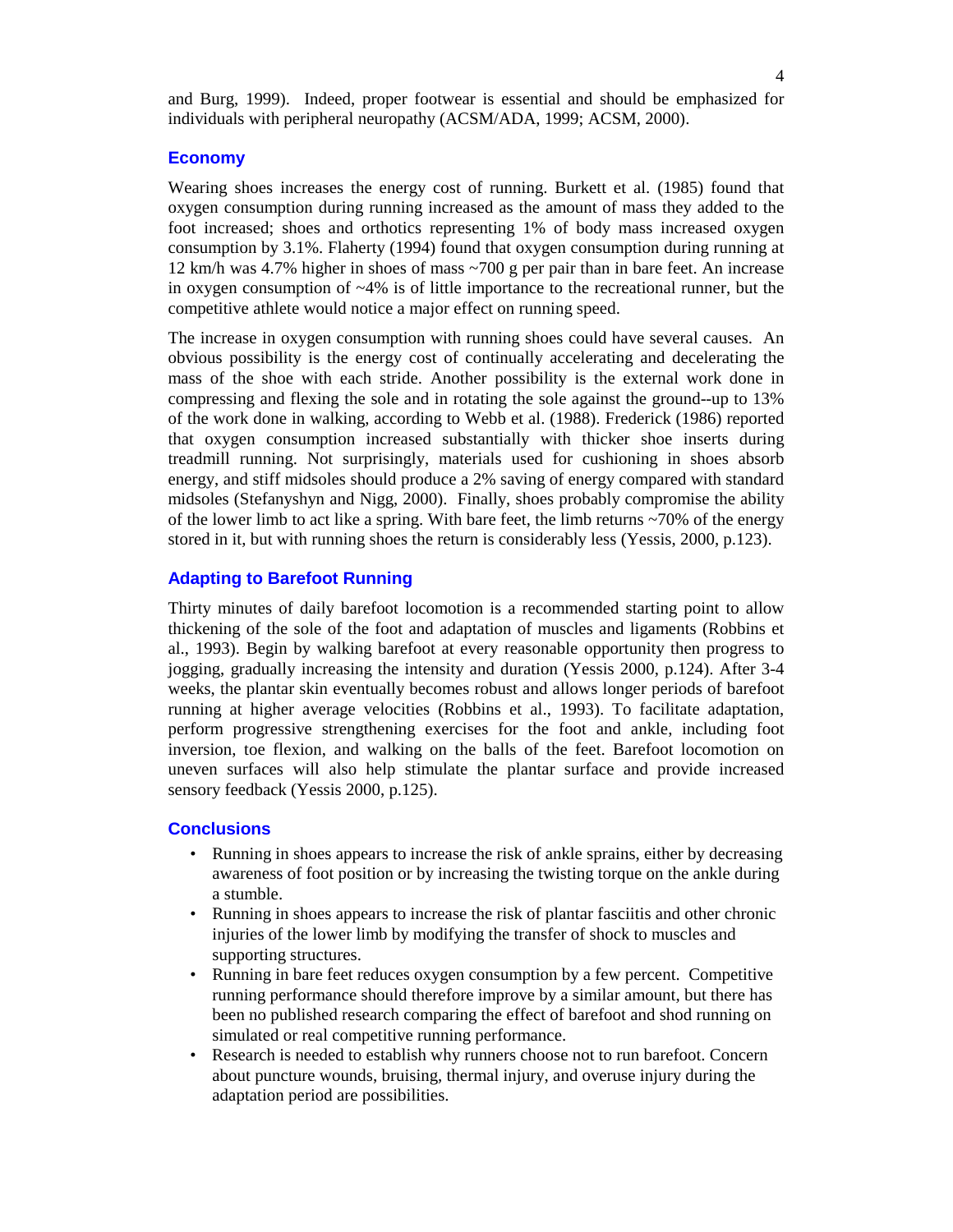<span id="page-4-0"></span>• Running shoes play an important protective role on some courses, in extreme weather conditions, and with certain pathologies of the lower limb.

### Reviewer's Comment

#### **Acknowledgements**

I would like to thank Christian Finn and Will Hopkins for their kind assistance in the editing of this article.

## **References**

- American College of Sports Medicine and American Diabetes Association (1997). Diabetes mellitus and exercise: joint position statement. Medicine and Science in Sports and Exercise 29(12), i-vi
- American College of Sports Medicine (2000). ACSM position stand on exercise and Type 2 diabetes. Medicine and Science in Sports and Exercise 32, 1345-1360
- Anthony RJ (1987). The functional anatomy of the running training shoe. Chiropodist, December, 451-459
- Bergmann G, Kniggendorf H, Graichen F, Rohlmann A (1995). Influence of shoes and heel strike on the loading of the hip joint. Journal of Biomechanics 28, 817-827
- Burkett LN, Kohrt M, Buchbinder R (1985). Effects of shoes and foot orthotics on VO2 and selected frontal plane kinematics. Medicine and Science in Sports and Exercise 17, 158-163
- Clarke TE, Frederick EC, Cooper LB (1983). Effects of shoe cushioning upon ground reaction forces in running. International Journal of Sports Medicine 4, 247-251.
- Flaherty RF (1994). Running economy and kinematic differences among running with the foot shod, with the foot bare, and with the bare foot equated for weight. Microform Publications, International Institute for Sport and Human Performance, University of Oregon, Eugene, Oregon
- Frederick EC (1986). Kinematically mediated effects of sports shoe design: a review. Journal of Sports Sciences 4, 169-184
- Hafner J, Burg G (1999). Dermatological aspects in prevention and treatment of the diabetic foot syndrome. Schweizerische Rundschau fur Medizin Praxis 88, 1170- 1177
- Robbins SE, Gouw GJ (1990). Athletic footwear and chronic overloading: a brief review. Sports Medicine 9, 76-85
- Robbins SE, Gouw GJ (1991). Athletic footwear: unsafe due to perceptual illusions. Medicine and Science in Sports and Exercise 23, 217-224
- Robbins S, Gouw G, McClaran J, Waked E (1993). Protective sensation of the plantar aspect of the foot. Foot and Ankle 14, 347-352
- Robbins SE, Gouw GJ, Hanna AM (1989). Running-related injury prevention through innate impact-moderating behavior. Medicine and Science in Sports and Exercise 21, 130-139
- Robbins SE, Hanna AM (1987). Running-related injury prevention through barefoot adaptations. Medicine and Science in Sports and Exercise 19, 148-156
- Robbins SE, Waked E, Rappel R (1995). Ankle taping improves proprioception before and after exercise in young men. British Journal of Sports Medicine 29, 242-247
- Robbins S, Waked E (1997). Hazards of deceptive advertising of athletic footwear. British Journal of Sports Medicine 31, 299-303
- Siff MC, Verkhoshansky YV (1999). Supertraining (4th ed.). Denver, Colorado. Supertraining International
- Stacoff A, Steger J, Stussi E, Reinschmidt C (1996). Lateral stability in sideward cutting movements. Medicine and Science in Sports and Exercise 28, 350-358
- Stefanyshyn DJ, Nigg BM (2000). Influence of midsole bending stiffness on joint energy and jump height performance. Medicine and Science in Sports and Exercise 32, 471- 476
- Webb P, Saris WH, Schoffelen PF, Van Ingen Schenau GJ, Ten Hoor F (1988). The work of walking: A calorimetric study. Medicine and Science in Sports and Exercise 20, 331-337